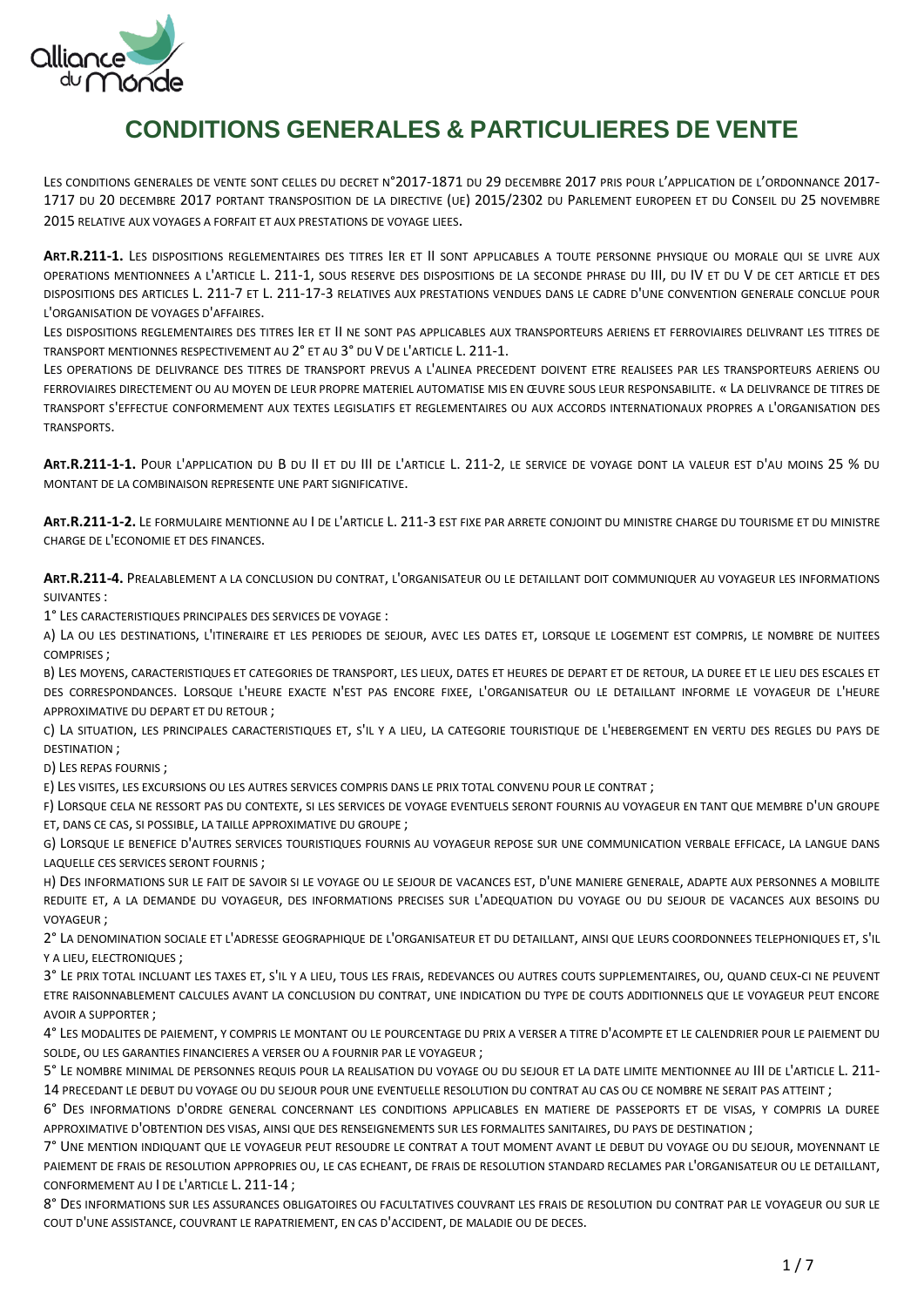

EN CE QUI CONCERNE LES FORFAITS DEFINIS AU E DU 2° DU A DU II DE L'ARTICLE L. 211-2, L'ORGANISATEUR OU LE DETAILLANT ET LE PROFESSIONNEL AUXQUELS LES DONNEES SONT TRANSMISES VEILLENT A CE QUE CHACUN D'EUX FOURNISSE, AVANT QUE LE VOYAGEUR NE SOIT LIE PAR UN CONTRAT, LES INFORMATIONS ENUMEREES AU PRESENT ARTICLE DANS LA MESURE OU CELLES-CI SONT PERTINENTES POUR LES SERVICES DE VOYAGE QU'ILS OFFRENT.

LE FORMULAIRE PAR LEQUEL LES INFORMATIONS ENUMEREES AU PRESENT ARTICLE SONT PORTEES A LA CONNAISSANCE DU VOYAGEUR EST FIXE PAR ARRETE CONJOINT DU MINISTRE CHARGE DU TOURISME ET DU MINISTRE CHARGE DE L'ECONOMIE ET DES FINANCES. CET ARRETE PRECISE LES INFORMATIONS MINIMALES A PORTER A LA CONNAISSANCE DU VOYAGEUR LORSQUE LE CONTRAT EST CONCLU PAR TELEPHONE.

**ART.R.211-5.** LES INFORMATIONS MENTIONNEES AUX 1°, 3°, 4°, 5° ET 7° DE L'ARTICLE R. 211-4 COMMUNIQUEES AU VOYAGEUR FONT PARTIE DU CONTRAT ET NE PEUVENT ETRE MODIFIEES QUE DANS LES CONDITIONS DEFINIES A L'ARTICLE L. 211-9.

**ART.R.211-6.** LE CONTRAT DOIT COMPORTER, OUTRE LES INFORMATIONS DEFINIES A L'ARTICLE R. 211-4, LES INFORMATIONS SUIVANTES : 1° LES EXIGENCES PARTICULIERES DU VOYAGEUR QUE L'ORGANISATEUR OU LE DETAILLANT A ACCEPTEES ;

2° UNE MENTION INDIQUANT QUE L'ORGANISATEUR AINSI QUE LE DETAILLANT SONT RESPONSABLES DE LA BONNE EXECUTION DE TOUS LES SERVICES DE VOYAGE COMPRIS DANS LE CONTRAT CONFORMEMENT A L'ARTICLE L. 211-16 ET QU'ILS SONT TENUS D'APPORTER UNE AIDE AU VOYAGEUR S'IL EST EN DIFFICULTE, CONFORMEMENT A L'ARTICLE L. 211-17-1 ;

3° LE NOM DE L'ENTITE CHARGEE DE LA PROTECTION CONTRE L'INSOLVABILITE ET SES COORDONNEES, DONT SON ADRESSE GEOGRAPHIQUE ;

4° LE NOM, L'ADRESSE, LE NUMERO DE TELEPHONE, L'ADRESSE ELECTRONIQUE ET, LE CAS ECHEANT, LE NUMERO DE TELECOPIEUR DU REPRESENTANT LOCAL DE L'ORGANISATEUR OU DU DETAILLANT, D'UN POINT DE CONTACT OU D'UN AUTRE SERVICE PAR L'INTERMEDIAIRE DUQUEL LE VOYAGEUR PEUT CONTACTER RAPIDEMENT L'ORGANISATEUR OU LE DETAILLANT ET COMMUNIQUER AVEC LUI DE MANIERE EFFICACE, DEMANDER UNE AIDE SI LE VOYAGEUR EST EN DIFFICULTE OU SE PLAINDRE DE TOUTE NON-CONFORMITE CONSTATEE LORS DE L'EXECUTION DU VOYAGE OU DU SEJOUR ;

5° UNE MENTION INDIQUANT QUE LE VOYAGEUR EST TENU DE COMMUNIQUER TOUTE NON-CONFORMITE QU'IL CONSTATE LORS DE L'EXECUTION DU VOYAGE OU DU SEJOUR CONFORMEMENT AU II DE L'ARTICLE L. 211-16 ;

6° LORSQUE DES MINEURS, NON ACCOMPAGNES PAR UN PARENT OU UNE AUTRE PERSONNE AUTORISEE, VOYAGENT SUR LA BASE D'UN CONTRAT COMPRENANT UN HEBERGEMENT, DES INFORMATIONS PERMETTANT D'ETABLIR UN CONTACT DIRECT AVEC LE MINEUR OU LA PERSONNE RESPONSABLE DU MINEUR SUR LE LIEU DE SEJOUR DU MINEUR ;

7° DES INFORMATIONS SUR LES PROCEDURES INTERNES DE TRAITEMENT DES PLAINTES DISPONIBLES ET SUR LES MECANISMES DE REGLEMENT EXTRAJUDICIAIRE DES LITIGES ET, S'IL Y A LIEU, SUR L'ENTITE DONT RELEVE LE PROFESSIONNEL ET SUR LA PLATEFORME DE REGLEMENT EN LIGNE DES LITIGES PREVUE PAR LE REGLEMENT (UE) N° 524/2013 DU PARLEMENT EUROPEEN ET DU CONSEIL ;

8° DES INFORMATIONS SUR LE DROIT DU VOYAGEUR DE CEDER LE CONTRAT A UN AUTRE VOYAGEUR CONFORMEMENT A L'ARTICLE L. 211-11. EN CE QUI CONCERNE LES FORFAITS DEFINIS AU E DU 2° DU A DU II DE L'ARTICLE L. 211-2, LE PROFESSIONNEL AUQUEL LES DONNEES SONT TRANSMISES INFORME L'ORGANISATEUR OU LE DETAILLANT DE LA CONCLUSION DU CONTRAT DONNANT LIEU A LA CREATION D'UN FORFAIT. LE PROFESSIONNEL LUI FOURNIT LES INFORMATIONS NECESSAIRES POUR LUI PERMETTRE DE S'ACQUITTER DE SES OBLIGATIONS EN TANT QU'ORGANISATEUR. DES QUE L'ORGANISATEUR OU LE DETAILLANT EST INFORME DE LA CREATION D'UN FORFAIT, IL FOURNIT AU VOYAGEUR, SUR UN SUPPORT DURABLE, LES INFORMATIONS MENTIONNEES AUX 1° A 8°.

**ART.R.211-7.** LE VOYAGEUR PEUT CEDER SON CONTRAT A UN CESSIONNAIRE QUI REMPLIT LES MEMES CONDITIONS QUE LUI POUR EFFECTUER LE VOYAGE OU LE SEJOUR, TANT QUE CE CONTRAT N'A PRODUIT AUCUN EFFET.

SAUF STIPULATION PLUS FAVORABLE AU CEDANT, CELUI-CI EST TENU D'INFORMER L'ORGANISATEUR OU LE DETAILLANT DE SA DECISION PAR TOUT MOYEN PERMETTANT D'EN OBTENIR UN ACCUSE DE RECEPTION AU PLUS TARD SEPT JOURS AVANT LE DEBUT DU VOYAGE. CETTE CESSION N'EST SOUMISE, EN AUCUN CAS, A UNE AUTORISATION PREALABLE DE L'ORGANISATEUR OU DU DETAILLANT.

**ART.R.211-8**. LORSQUE LE CONTRAT COMPORTE UNE POSSIBILITE EXPRESSE DE REVISION DU PRIX, DANS LES LIMITES PREVUES A L'ARTICLE L. 211-12, IL MENTIONNE LES MODALITES PRECISES DE CALCUL, TANT A LA HAUSSE QU'A LA BAISSE, DES VARIATIONS DES PRIX, NOTAMMENT LE MONTANT DES FRAIS DE TRANSPORT ET TAXES Y AFFERENTES, LA OU LES DEVISES QUI PEUVENT AVOIR UNE INCIDENCE SUR LE PRIX DU VOYAGE OU DU SEJOUR, LA PART DU PRIX A LAQUELLE S'APPLIQUE LA VARIATION, AINSI QUE LE COURS DE LA OU DES DEVISES RETENU COMME REFERENCE LORS DE L'ETABLISSEMENT DU PRIX FIGURANT AU CONTRAT.

EN CAS DE DIMINUTION DU PRIX, L'ORGANISATEUR OU LE DETAILLANT A LE DROIT DE DEDUIRE SES DEPENSES ADMINISTRATIVES REELLES DU REMBOURSEMENT DU AU VOYAGEUR. A LA DEMANDE DU VOYAGEUR, L'ORGANISATEUR OU LE DETAILLANT APPORTE LA PREUVE DE CES DEPENSES ADMINISTRATIVES.

**ART.R.211-9.** LORSQUE, AVANT LE DEPART DU VOYAGEUR, L'ORGANISATEUR OU LE DETAILLANT SE TROUVE CONTRAINT D'APPORTER UNE MODIFICATION A L'UN DES ELEMENTS ESSENTIELS DU CONTRAT, S'IL NE PEUT PAS SATISFAIRE AUX EXIGENCES PARTICULIERES MENTIONNEES AU 1° DE L'ARTICLE R. 211-6, OU EN CAS DE HAUSSE DU PRIX SUPERIEURE A 8 %, IL INFORME LE VOYAGEUR DANS LES MEILLEURS DELAIS, D'UNE MANIERE CLAIRE, COMPREHENSIBLE ET APPARENTE, SUR UN SUPPORT DURABLE :

1° DES MODIFICATIONS PROPOSEES ET, S'IL Y A LIEU, DE LEURS REPERCUSSIONS SUR LE PRIX DU VOYAGE OU DU SEJOUR ;

2° DU DELAI RAISONNABLE DANS LEQUEL LE VOYAGEUR DOIT COMMUNIQUER A L'ORGANISATEUR OU AU DETAILLANT LA DECISION QU'IL PREND ;

3° DES CONSEQUENCES DE L'ABSENCE DE REPONSE DU VOYAGEUR DANS LE DELAI FIXE ;

4° S'IL Y A LIEU, DE L'AUTRE PRESTATION PROPOSEE, AINSI QUE DE SON PRIX.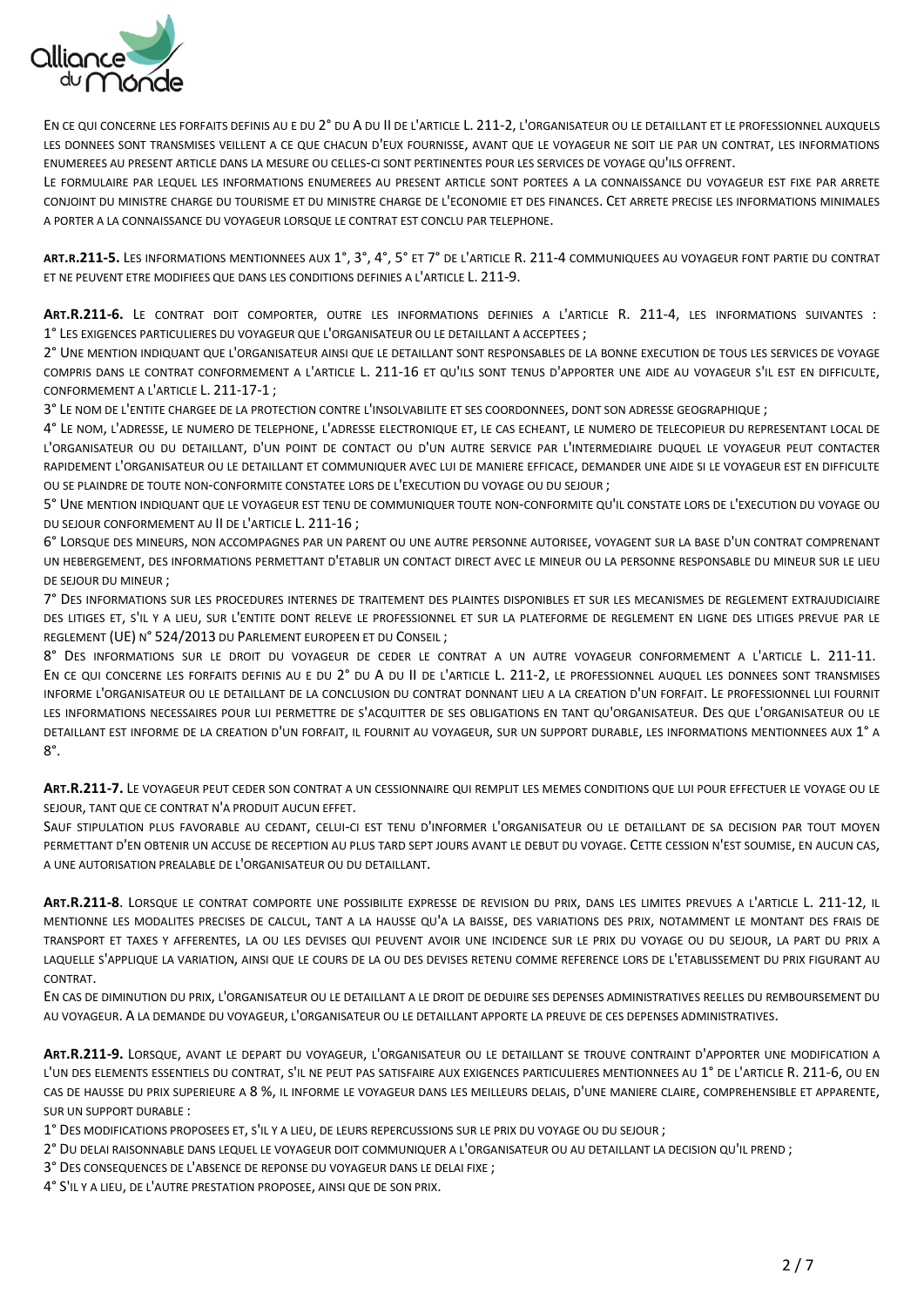

LORSQUE LES MODIFICATIONS DU CONTRAT OU LA PRESTATION DE SUBSTITUTION ENTRAINENT UNE BAISSE DE QUALITE DU VOYAGE OU DU SEJOUR OU DE SON COUT, LE VOYAGEUR A DROIT A UNE REDUCTION DE PRIX ADEQUATE. SI LE CONTRAT EST RESOLU ET LE VOYAGEUR N'ACCEPTE PAS D'AUTRE PRESTATION, L'ORGANISATEUR OU LE DETAILLANT REMBOURSE TOUS LES PAIEMENTS EFFECTUES PAR LE VOYAGEUR OU EN SON NOM DANS LES MEILLEURS DELAIS ET EN TOUT ETAT DE CAUSE AU PLUS TARD QUATORZE JOURS APRES LA RESOLUTION DU CONTRAT, SANS PREJUDICE D'UN DEDOMMAGEMENT EN APPLICATION DE L'ARTICLE L. 211-17.

**ART.R.211-10.** L'ORGANISATEUR OU LE DETAILLANT PROCEDE AUX REMBOURSEMENTS REQUIS EN VERTU DES II ET III DE L'ARTICLE L. 211-14 OU, AU TITRE DU I DE L'ARTICLE L. 211-14, REMBOURSE TOUS LES PAIEMENTS EFFECTUES PAR LE VOYAGEUR OU EN SON NOM MOINS LES FRAIS DE RESOLUTION APPROPRIES. CES REMBOURSEMENTS AU PROFIT DU VOYAGEUR SONT EFFECTUES DANS LES MEILLEURS DELAIS ET EN TOUT ETAT DE CAUSE DANS LES QUATORZE JOURS AU PLUS TARD APRES LA RESOLUTION DU CONTRAT.

DANS LE CAS PREVU AU III DE L'ARTICLE L. 211-14, L'INDEMNISATION SUPPLEMENTAIRE QUE LE VOYAGEUR EST SUSCEPTIBLE DE RECEVOIR EST AU MOINS EGALE A LA PENALITE QU'IL AURAIT SUPPORTEE SI L'ANNULATION ETAIT INTERVENUE DE SON FAIT A CETTE DATE.

**ART.R.211-11.** L'AIDE DUE PAR L'ORGANISATEUR OU LE DETAILLANT EN APPLICATION DE L'ARTICLE L. 211-17-1 CONSISTE NOTAMMENT : 1° A FOURNIR DES INFORMATIONS UTILES SUR LES SERVICES DE SANTE, LES AUTORITES LOCALES ET L'ASSISTANCE CONSULAIRE ;

2° A AIDER LE VOYAGEUR A EFFECTUER DES COMMUNICATIONS LONGUE DISTANCE ET A TROUVER D'AUTRES PRESTATIONS DE VOYAGE. L'ORGANISATEUR OU LE DETAILLANT EST EN DROIT DE FACTURER UN PRIX RAISONNABLE POUR CETTE AIDE SI CETTE DIFFICULTE EST CAUSEE DE FAÇON INTENTIONNELLE PAR LE VOYAGEUR OU PAR SA NEGLIGENCE. LE PRIX FACTURE NE DEPASSE EN AUCUN CAS LES COUTS REELS SUPPORTES PAR L'ORGANISATEUR OU LE DETAILLANT.

LA COMBINAISON DE SERVICES DE VOYAGE QUI VOUS EST PROPOSEE EST UN FORFAIT AU SENS DE LA DIRECTIVE (UE) 2015/2302 ET DE L'ARTICLE L.211-2 II DU CODE DU TOURISME.

VOUS BENEFICIEREZ DONC DE TOUS LES DROITS OCTROYES PAR L'UNION EUROPEENNE APPLICABLES AUX FORFAITS, TELS QUE TRANSPOSES DANS LE CODE DU TOURISME. L'ENTREPRISE ALLIANCE DU MONDE ET LE DETAILLANT SERONT RESPONSABLES DE LA BONNE EXECUTION DU FORFAIT DANS SON ENSEMBLE CONFORMEMENT A L'ARTICLE L.211-16. ILS SONT TENUS D'APPORTER UNE AIDE AU VOYAGEUR S'IL EST EN DIFFICULTE, CONFORMEMENT A L'ARTICLE L.211- 17-1. EN AUCUN CAS, ALLIANCE DU MONDE NE POURRA ETRE TENUE POUR RESPONSABLE DES DOMMAGES IMPUTABLES SOIT AU VOYAGEUR SOIT A UN TIERS ETRANGER A LA FOURNITURE DES SERVICES DE VOYAGE COMPRIS DANS LE CONTRAT ET REVET UN CARACTERE IMPREVISIBLE OU INEVITABLE, SOIT A DES CIRCONSTANCES EXCEPTIONNELLES. LA RESPONSABILITE D'ALLIANCE DU MONDE NE POURRA JAMAIS ETRE ENGAGEE POUR DES DOMMAGES INDIRECTS. ALLIANCE DU MONDE NE POURRA ETRE TENUE POUR RESPONSABLE DE L'EXECUTION DES PRESTATIONS ACHETEES SUR PLACE PAR LE CLIENT ET NON PREVUES AU DESCRIPTIF.

EN OUTRE, COMME L'EXIGE LA LOI, L'ENTREPRISE ALLIANCE DU MONDE ET LE DETAILLANT DISPOSENT D'UNE PROTECTION AFIN DE REMBOURSER VOS PAIEMENTS ET, SI LE TRANSPORT EST COMPRIS DANS LE FORFAIT, D'ASSURER VOTRE RAPATRIEMENT AU CAS OU ELLE DEVIENDRAIT INSOLVABLE.

POUR PLUS D'INFORMATIONS SUR LES DROITS ESSENTIELS AU TITRE DE LA DIRECTIVE (UE) 2015/2302 :

HTTPS://WWW.LEGIFRANCE.GOUV.FR/AFFICHCODEARTICLE.DO;JSESSIONID[=B6B56671A51841699A8FB7B4B5EB08A2.](https://www.legifrance.gouv.fr/affichCodeArticle.do;jsessionid=B6B56671A51841699A8FB7B4B5EB08A2.tplgfr21s_1?idArticle=LEGIARTI000036242695&cidTexte=LEGITEXT000006074073&categorieLien=id&dateTexte=20180701)TPLGFR21S\_1?IDARTICLE=LEGI ARTI000036242695&CIDTEXTE[=LEGITEXT000006074073&](https://www.legifrance.gouv.fr/affichCodeArticle.do;jsessionid=B6B56671A51841699A8FB7B4B5EB08A2.tplgfr21s_1?idArticle=LEGIARTI000036242695&cidTexte=LEGITEXT000006074073&categorieLien=id&dateTexte=20180701)CATEGORIELIEN=ID&DATETEXTE=20180701

# **1. INSCRIPTION ET PRIX**

## **- MODALITES D'INSCRIPTION**

L'INSCRIPTION A L'UN DE NOS VOYAGES IMPLIQUE L'ADHESION AUX CONDITIONS ENONCEES CI-DESSOUS, DONT LE PARTICIPANT RECONNAIT AVOIR PRIS CONNAISSANCE. TOUTE INSCRIPTION DOIT ETRE ACCOMPAGNEE D'UN VERSEMENT DE 25% DU MONTANT TOTAL OU 30% DU MONTANT TOTAL EN CAS DE VENTES PRIVEES, OPERATIONS SPECIALES OU VENTES FLASH, LE REGLEMENT DU SOLDE INTERVIENDRA ENTRE 35 ET 30 JOURS AVANT LE DEPART. LE REGLEMENT INTEGRAL SERA EFFECTUE POUR TOUTE INSCRIPTION INTERVENANT MOINS DE 30 JOURS AVANT LE DEPART. LE CLIENT N'AYANT PAS VERSE LE SOLDE A LA DATE CONVENUE EST CONSIDERE COMME AYANT ANNULE SON VOYAGE ET ENCOURT, DE CE FAIT, LES FRAIS D'ANNULATION DONT IL A ETE INFORME AU MOMENT DE L'INSCRIPTION. LES PRIX FIGURANT DANS CE CONTRAT ONT ETE ETABLIS EN FONCTION DES CONDITIONS ECONOMIQUES EN VIGUEUR AU 01/01/18.

ALLIANCE DU MONDE DECLINE TOUTE RESPONSABILITE EN CAS D'ERREUR DANS L'ORTHOGRAPHE ET/OU LA HIERARCHIE DES NOMS ET PRENOMS INDIQUES LORS DE LA RESERVATION.

## - **REVISION DU PRIX**

EN CAS D'AUGMENTATION DE PRIX FIGURANT DANS CE CONTRAT, UN DECOMPTE SERA REMIS AU CLIENT SUR SA DEMANDE, JUSTIFIANT QUE CERTAINS COUTS SPECIFIQUES AUGMENTENT. CETTE AUGMENTATION NE PEUT PAS ETRE NOTIFIEE MOINS DE VINGT JOURS AVANT LE DEBUT DU FORFAIT. SI LA MAJORATION DE PRIX DEPASSE 8 % DU PRIX DU FORFAIT, LE VOYAGEUR PEUT RESOUDRE LE CONTRAT SANS FRAIS DANS UN DELAI DE 8 JOURS SUIVANT LA SIGNIFICATION DE CETTE AUGMENTATION. SI L'ORGANISATEUR SE RESERVE LE DROIT D'AUGMENTER LE PRIX, LE VOYAGEUR A DROIT A UNE REDUCTION DE PRIX EN CAS DE DIMINUTION DES COUTS CORRESPONDANTS. NOUS ATTIRONS VOTRE ATTENTION SUR LA NECESSITE DE VOUS FAIRE CONFIRMER LE PRIX DE VOTRE VOYAGE AU MOMENT DE VOTRE INSCRIPTION PAR LE DETAILLANT, NOS TABLEAUX DE PRIX ETANT EVOLUTIFS. EN EXECUTION DU NOUVEAU CODE DU TOURISME DU 1ER JUILLET 2018, IL EST REMIS A CHAQUE VOYAGEUR UN BULLETIN D'INSCRIPTION PRECISANT LES CONDITIONS RECIPROQUES DES CONTRACTANTS. LE CLIENT DOIT ATTIRER L'ATTENTION DE L'AGENT DE VOYAGES SUR TOUT ELEMENT DETERMINANT SON CHOIX, ET SUR TOUTE PARTICULARITE LE CONCERNANT SUSCEPTIBLE D'AFFECTER LE DEROULEMENT DU VOYAGE OU DU SEJOUR. IL DOIT LE FAIRE LORS DE L'ENGAGEMENT CONTRACTUEL SIGNE LORS DE L'INSCRIPTION QUI INDIQUE LES CARACTERISTIQUES PRECISES DU VOYAGE OU DU SEJOUR. LES VOYAGEURS PEUVENT RESOUDRE LE CONTRAT SANS PAYER DE FRAIS DE RESOLUTION ET ETRE INTEGRALEMENT REMBOURSES DES PAIEMENTS EFFECTUES SI L'UN DES ELEMENTS ESSENTIELS DU FORFAIT, AUTRE QUE LE PRIX, SUBIT UNE MODIFICATION IMPORTANTE. SI, AVANT LE DEBUT DU FORFAIT, LE PROFESSIONNEL RESPONSABLE DU FORFAIT ANNULE CELUI-CI, LES VOYAGEURS PEUVENT OBTENIR LE REMBOURSEMENT ET UN DEDOMMAGEMENT, S'IL Y A LIEU.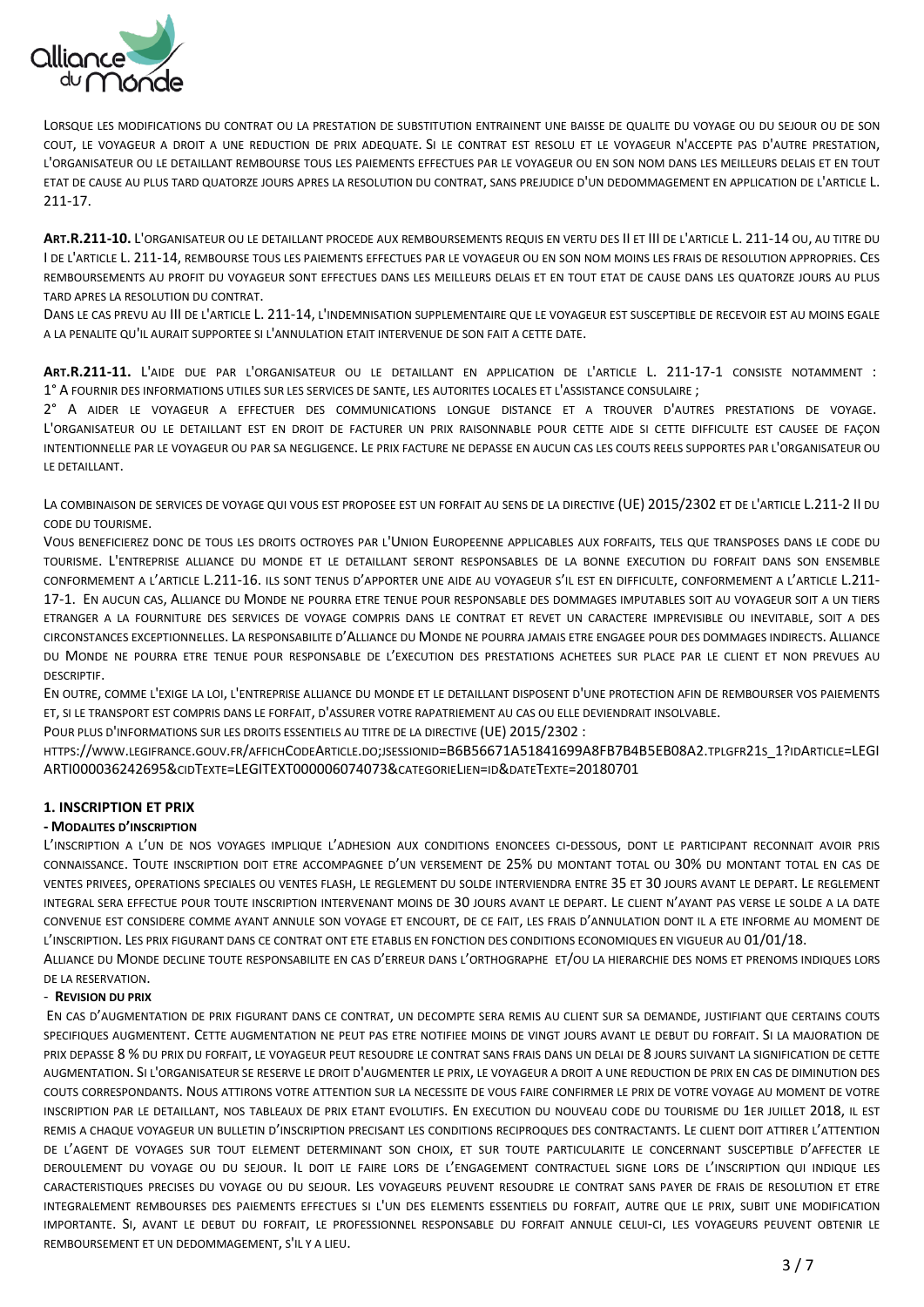

## **2. MODIFICATION D'INSCRIPTION**

TOUTE MODIFICATION D'INSCRIPTION PAR LE CLIENT SERA CONSIDEREE COMME UNE ANNULATION ET ENTRAINERA LES MEMES FRAIS. SI, APRES LE DEBUT DU FORFAIT, DES ELEMENTS IMPORTANTS DE CELUI-CI NE PEUVENT PAS ETRE FOURNIS COMME PREVU, D'AUTRES PRESTATIONS APPROPRIEES DEVRONT ETRE PROPOSEES AUX VOYAGEURS, SANS SUPPLEMENT DE PRIX. LES VOYAGEURS PEUVENT RESOUDRE LE CONTRAT SANS PAYER DE FRAIS DE RESOLUTION LORSQUE LES SERVICES NE SONT PAS EXECUTES CONFORMEMENT AU CONTRAT, QUE CELA PERTURBE CONSIDERABLEMENT L'EXECUTION DU FORFAIT ET QUE L'ORGANISATEUR NE REMEDIE PAS AU PROBLEME.

LES VOYAGEURS ONT AUSSI DROIT A UNE REDUCTION DE PRIX ET/OU A UN DEDOMMAGEMENT EN CAS D'INEXECUTION OU DE MAUVAISE EXECUTION DES SERVICES DE VOYAGE. TOUTEFOIS, EN CAS DE MODIFICATION ET DE REMPLACEMENT DES PRESTATIONS EQUIVALENTES, APPRECIEES PAR L'ORGANISATEUR, COMPTE TENU DES INFORMATIONS FOURNIES PAR LE CLIENT, LE CLIENT NE PEUT RECLAMER A L'ORGANISATEUR NI REMBOURSEMENT NI DOMMAGES ET INTERETS. EN CAS DE MODIFICATION DE PRESTATIONS NON ESSENTIELLES, LE CLIENT NE PEUT RECLAMER A L'ORGANISATEUR, NI REMBOURSEMENT, NI DOMMAGES ET INTERETS. LE CLIENT NE PEUT, SAUF ACCORD PREALABLE DE L'ORGANISATEUR, MODIFIER LE DEROULEMENT DE SON VOYAGE OU D'UN SEJOUR. LES FRAIS DE MODIFICATION NON ACCEPTES RESTENT ENTIEREMENT A SA CHARGE SANS QU'IL PUISSE PRETENDRE OBTENIR LE REMBOURSEMENT DES PRESTATIONS DONT IL N'A PAS BENEFICIE DU FAIT DE CES MODIFICATIONS.

## **3. FRAIS D'ANNULATION\***

CONFORMEMENT A L'ARTICLE L. 211-14 II DU CODE DU TOURISME LES VOYAGEURS PEUVENT RESOUDRE LE CONTRAT SANS PAYER DE FRAIS DE RESOLUTION AVANT LE DEBUT DU FORFAIT EN CAS DE CIRCONSTANCES EXCEPTIONNELLES REPOSANT SUR DES ELEMENTS OBJECTIFS.

CONFORMEMENT A L'ARTICLE L.211-14 I DU CODE DU TOURISME, LES VOYAGEURS PEUVENT, A TOUT MOMENT AVANT LE DEBUT DU FORFAIT, RESOUDRE LE CONTRAT MOYENNANT LE PAIEMENT DE FRAIS CI-DESSOUS. TOUTE DEMANDE D'ANNULATION OU DE MODIFICATION EMANANT DU CLIENT DEVRA ETRE ADRESSEE A L'ORGANISATEUR PAR TOUT MOYEN PERMETTANT D'EN OBTENIR UN ACCUSE DE RECEPTION.

#### **VOLS REGULIERS**

L'ANNULATION A PLUS 30 JOURS AVANT LE DEPART ENTRAINE UNE RETENUE DE 390 € PAR PERSONNE A TITRE DE CONSTITUTION DU DOSSIER.

- ANNULATION ENTRE 30 ET 21 JOURS AVANT LA DATE DE DEPART : 60% DU MONTANT DU VOYAGE TTC
- ANNULATION ENTRE 20 ET 15 JOURS AVANT LA DATE DE DEPART : 80% DU MONTANT DU VOYAGE TTC
- ANNULATION ENTRE 14 ET 00 JOURS AVANT LA DATE DE DEPART : 100% DU MONTANT DU VOYAGE TTC
- 
- -

## **RUSSIE, SCANDINAVIE, CAP NORD, ARMENIE, GEORGIE, SLOVENIE ET LONGS COURRIERS**

| LES FRAIS DE VISA ET D'ASSURANCE NE SONT PAS REMBOURSABLES |  |
|------------------------------------------------------------|--|
|------------------------------------------------------------|--|

| - ANNULATION 31 JOURS ET PLUS AVANT LA DATE DE DEPART :     | 50% DU MONTANT DU VOYAGE TTC     |
|-------------------------------------------------------------|----------------------------------|
| - ANNULATION ENTRE 30 ET 21 JOURS AVANT LA DATE DE DEPART : | 80% DU MONTANT DU VOYAGE TTC     |
| - ANNULATION ENTRE 20 ET 00 JOURS AVANT LA DATE DE DEPART : | 100% DU MONTANT DU VOYAGE TTC    |
| <b>VOLS SPECIAUX</b>                                        |                                  |
| - ANNULATION 61 JOURS ET PLUS AVANT LA DATE DE DEPART :     | 40% DU MONTANT DU VOYAGE TTC     |
| - ANNULATION ENTRE 60 ET 31 JOURS AVANT LA DATE DE DEPART : | 60% DU MONTANT DU VOYAGE TTC     |
| - ANNULATION ENTRE 30 ET 21 JOURS AVANT LA DATE DE DEPART   | 80% DU MONTANT DU VOYAGE TTC     |
| - ANNULATION ENTRE 20 ET 00 JOURS AVANT LA DATE DE DEPART : | 100% DU MONTANT DU VOYAGE TTC    |
| <b>VENTES PRIVEES ET VENTES FLASH</b>                       |                                  |
| LES FRAIS DE VISA NE SONT PAS REMBOURSABLES                 |                                  |
| - ANNULATION JUSOU'A 02 JOURS AVANT LA DATE DE DEPART :     | 90% DU MONTANT DU VOYAGE TTC + 3 |

 $0.02$  de Frais de Dossier - ANNULATION ENTRE 02 JOURS ET 00 AVANT LE DEPART : 100% DU MONTANT DU VOYAGE TTC

#### \*REMBOURSEMENT DES TAXES :

LE CLIENT QUI A ANNULE AVANT DEPART OU QUI N'A PAS EMBARQUE, A LA FACULTE D'OBTENIR LE REMBOURSEMENT DES TAXES AEROPORTUAIRES. IL EST PRECISE QUE LA TAXE DITE DE SURCHARGE CARBURANT QUI N'EST PAS REMBOURSABLE EST PARFOIS INCLUSE DANS LE MONTANT GLOBAL DES TAXES FIGURANT SUR LE CONTRAT ET/OU LE BILLET. LE MONTANT DES TAXES REMBOURSEES CORRESPOND A CELUI REMBOURSE PAR LA COMPAGNIE APRES DEDUCTIONS DE FRAIS DE SERVICES, YQ ET AUTRES TAXES NON REMBOURSABLES.

## **TERRESTRE SEUL**

- ANNULATION ENTRE 30 ET 21 JOURS AVANT LA DATE DE DEPART : 25% DU MONTANT DU VOYAGE
- ANNULATION ENTRE 20 ET 14 JOURS AVANT LA DATE DE DEPART 50% DU MONTANT DU VOYAGE
- ANNULATION ENTRE 13 ET 00 JOURS AVANT LA DATE DE DEPART : 100% DU MONTANT DU VOYAGE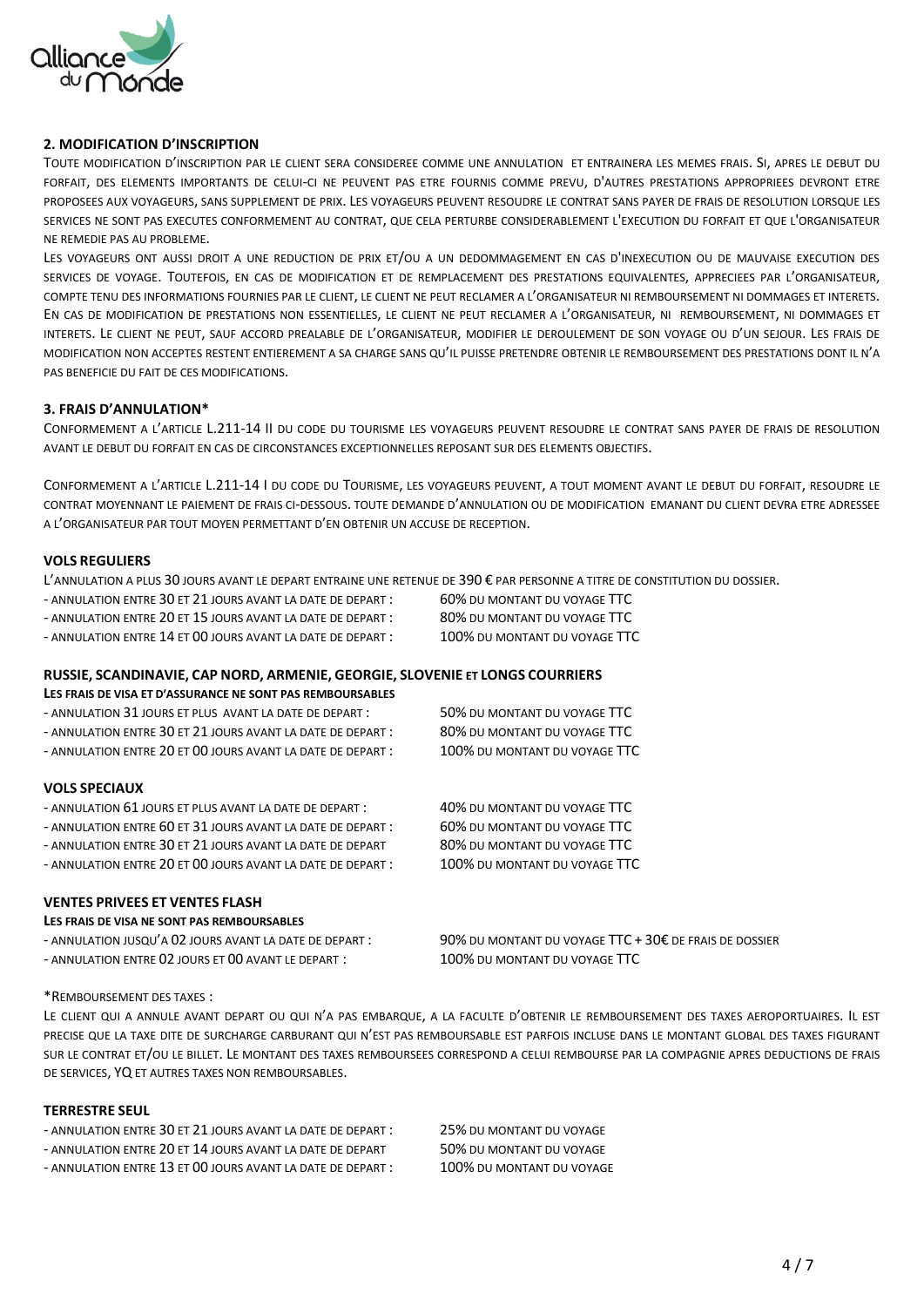

## **4. CESSION DE CONTRAT**

LE VOYAGEUR PEUT CEDER LE CONTRAT A UNE PERSONNE SATISFAISANT A TOUTES LES CONDITIONS APPLICABLES A CE CONTRAT (LES CONTRATS D'ASSURANCE NE PEUVENT PAS ETRE CEDES). LE CLIENT DOIT INFORMER L'ORGANISATEUR OU LE DETAILLANT AVANT LE DEBUT DU VOYAGE PAR TOUT MOYEN PERMETTANT D'EN OBTENIR UN ACCUSE DE RECEPTION.

LA CESSION DU CONTRAT ENTRAINE DANS TOUS LES CAS DES FRAIS ADMINISTRATIFS DE CESSION DE 150€ PAR PERSONNE DUS A ALLIANCE DU MONDE AINSI QUE LE CAS ECHEANT LES FRAIS SUPPLEMENTAIRES SUPPORTES PAR ALLIANCE DU MONDE EN RAISON DE CETTE CESSION. EN PARTICULIER LES FRAIS DE CESSION SUPPLEMENTAIRES QUI SERAIENT FACTURES PAR LA/LES COMPAGNIES AERIENNES SERONT APPLIQUES AU CLIENT. IL EST PRECISE QUE DANS CERTAINS CAS, LES COMPAGNIES AERIENNES FACTURENT DES FRAIS SUPERIEURS AU PRIX DU BILLET INITIAL. EN TOUT ETAT DE CAUSE LE CEDANT DU CONTRAT ET LE CESSIONNAIRE SONT SOLIDAIREMENT RESPONSABLES DU PAIEMENT DU SOLDE DU PRIX AINSI QUE DES FRAIS, REDEVANCES OU AUTRES COUTS SUPPLEMENTAIRES EVENTUELS OCCASIONNES PAR CETTE CESSION.

## **5. ANNULATION DU FAIT DE L'ORGANISATEUR**

- DANS LE CAS OU UN GROUPE N'ATTEINDRAIT PAS LE NOMBRE REQUIS DE PARTICIPANTS DONT MENTION EST FAITE DANS LES TABLEAUX DE PRIX, NOUS NOUS RESERVONS LE DROIT DE MAINTENIR OU D'ANNULER LE VOYAGE. DANS CE DERNIER CAS, NOUS AVERTIRONS LES CLIENTS AU PLUS TARD : 20 JOURS AVANT LA DATE DE DEPART DANS LE CAS DE VOYAGES DONT LA DUREE DEPASSE 6 JOURS

7 JOURS AVANT LA DATE DE DEPART DANS LE CAS DE VOYAGES DONT LA DUREE EST DE 2 A 6 JOURS.

48H AVANT LE DEBUT DU VOYAGE DANS LE CAS DE VOYAGES NE DURANT PAS PLUS DE 2 JOURS.

NOUS REMBOURSERONS INTEGRALEMENT LES SOMMES DEJA VERSEES, SANS QUE CETTE ANNULATION DONNE DROIT A UNE DEMANDE DE DEDOMMAGEMENT POUR PREJUDICE SUBI

- SI ALLIANCE DU MONDE EST EMPECHE D'EXECUTER LE CONTRAT EN RAISON DE CIRCONSTANCES EXCEPTIONNELLES ET INEVITABLES.

#### **6. TRANSPORT AERIEN**

#### - **IDENTITE DU TRANSPORTEUR**

POUR SES VOYAGES, ALLIANCE DU MONDE CONFIE LA REALISATION DE SES VOLS A DES COMPAGNIES REGULIERES, VOLS AFFRETES OU LOW COST. UNE LISTE PAR DESTINATION FIGURE DANS NOS PROPOSITIONS TARIFAIRES CONFORMEMENT AU REGLEMENT (CE) N°2111-2005 ET AUX ARTICLES R.211-15 ET SUIVANTS DU CODE DU TOURISME. ALLIANCE DU MONDE A RECOURT AUX SERVICES DES COMPAGNIES AERIENNES REGULIERES FRANÇAISES OU ETRANGERES, DUMENT AUTORISEES PAR LA DGAC OU PAR SON AUTORITE DE TUTELLE, A SURVOLER ET DESSERVIR LES TERRITOIRES FRANÇAIS ET DE DESTINATION. TOUT CHANGEMENT OU MODIFICATION DE LA COMPAGNIE AERIENNE SERA PORTE A LA CONNAISSANCE DU CLIENT DANS LES CONDITIONS DES TEXTES APPLICABLES PRECITES.

#### - **CONDITIONS DE TRANSPORT**

LES MODIFICATIONS D'HORAIRES DE DEPART OU DE RETOUR IMPOSEES PAR LE TRAFIC AERIEN, LA ROTATION DES APPAREILS, LES IMPERATIFS DE SECURITE OU AUTRE, NE PEUVENT ENTRAINER AUCUNE INDEMNISATION A QUELQUE TITRE QUE CE SOIT DU FAIT DE LA MODIFICATION DE LA DUREE DU VOYAGE. DE CE FAIT, SI EN RAISON DES HORAIRES IMPOSES PAR LES COMPAGNIES AERIENNES, LA PREMIERE ET LA DERNIERE JOURNEES SE TROUVAIENT ECOURTEES PAR UN DEPART TARDIF OU MATINAL, AUCUN REMBOURSEMENT NE POURRAIT AVOIR LIEU. DE PLUS, SI PAR SUITE D'UNE ARRIVEE TARDIVE D'UN VOL, LA NUIT PREVUE NE POUVAIT ETRE PASSEE A L'HOTEL, LE CLIENT NE POURRAIT PRETENDRE A UN QUELCONQUE REMBOURSEMENT POUR LA CHAMBRE NON UTILISEE. CETTE EVENTUALITE IMPUTABLE A LA COMPAGNIE AERIENNE, NE NOUS PERMETTRAIT PAS D'OBTENIR UN REMBOURSEMENT DE L'HOTEL POUR CETTE NUIT. NOUS NOUS RESERVONS LE DROIT DE SUBSTITUER IN EXTREMIS, SUITE A DES PROBLEMES DE REMPLISSAGE, DE SECURITE, DE METEOROLOGIE ET AUTRES CIRCONSTANCES EXCEPTIONNELLES ET INEVITABLES, UN ACHEMINEMENT CHARTER PAR VOL REGULIER, OU LE CONTRAIRE, A DESTINATION DU MEME PAYS, SANS QUE CECI SOIT CONSIDERE COMME UNE RUPTURE DE CONTRAT ENTRAINANT UN DEDOMMAGEMENT. TOUTE ANNULATION DE LA PART DES CLIENTS CONSECUTIVE A UNE MODIFICATION DE NOTRE PLAN DE VOL, ENTRAINERA LES FRAIS D'ANNULATION REPRIS AU PARAGRAPHE «FRAIS D'ANNULATION». DE PLUS, EN RAISON DE L'INTENSITE DU TRAFIC AERIEN ET SUITE A DES EVENEMENTS INDEPENDANTS DE NOTRE VOLONTE (GREVES, INCIDENTS TECHNIQUES...) DES RETARDS PEUVENT AVOIR LIEU. CONFORMEMENT AUX CONVENTIONS INTERNATIONALES, LES CORRESPONDANCES NE SONT PAS GARANTIES. AUCUNE INDEMNISATION NE POURRA ETRE ACCORDEE. AUSSI, LES ORGANISATEURS SE RESERVENT LE DROIT DE MODIFIER LES TYPES D'APPAREILS, DE REGROUPER SUR UNE MEME ESCALE PLUSIEURS AUTRES ESCALES, D'ACHEMINER LES PARTICIPANTS PAR VOIE DE SURFACE OU PAR TOUS LES ITINERAIRES VOLS REGULIERS POSSIBLES VERS LES LIEUX DE SEJOUR, DANS LE CAS OU LE MINIMUM DEMANDE AU DEPART D'UNE VILLE N'EST PAS ATTEINT.

#### - **HORAIRES / LIEU DES ESCALES ET CORRESPONDANCES**

LORSQU'ILS SONT CONNUS AVANT LA RESERVATION OU AU MOMENT DE LA RESERVATION, LES HORAIRES PREVISIONNELS DE DEPART ET DE RETOUR SONT COMMUNIQUES AU CLIENT, ETANT PRECISE QU'ILS SONT SUSCEPTIBLES DE MODIFICATION. EN EFFET ETANT DONNE LE NOMBRE IMPORTANT D'AEROPORT DE DEPART ET LES CONTRAINTES LIEES A CHAQUE AEROPORT, CES HORAIRES PEUVENT VARIER ET SONT SOUVENT CONFIRMES DEFINITIVEMENT EN TEMPS UTILES AVANT LE DEPART.

#### - **MODIFICATIONS / ANNULATIONS**

POUR CERTAINS VOYAGES, LES DATES ET/OU HORAIRES DE DEPART ET/OU DE RETOUR SONT SUSCEPTIBLES D'ETRE MODIFIES SI LES CONDITIONS DE LA COMPAGNIE AERIENNE L'EXIGENT. DE MEME, LE NOM DE L'AEROPORT (LORSQUE LA VILLE DESSERVIE EN COMPORTE PLUSIEURS) OU LA COMPAGNIE AERIENNE SONT MENTIONNES A TITRE INDICATIF ; ILS PEUVENT DONC ETRE MODIFIES (DANS LES CONDITIONS PREVUES PAR LA LOI). LE CLIENT EN SERA AVISE DANS LES MEILLEURS DELAIS VIA COURRIER ELECTRONIQUE, ET/OU PAR TELEPHONE/SMS ET DOIT A CET EFFET COMMUNIQUER SES NUMEROS DE TELEPHONE LORS DE L'INSCRIPTION. IL EST FORTEMENT RECOMMANDE AU CLIENT DE COMMUNIQUER UN NUMERO DE TELEPHONE PORTABLE ; IL EST EN EFFET INDISPENSABLE, EN PARTICULIER EN CAS DE MODIFICATION DE DERNIERE MINUTE, QUE ALLIANCE DU MONDE PUISSE ETRE EN MESURE D'INFORMER LE DETAILLANT RAPIDEMENT.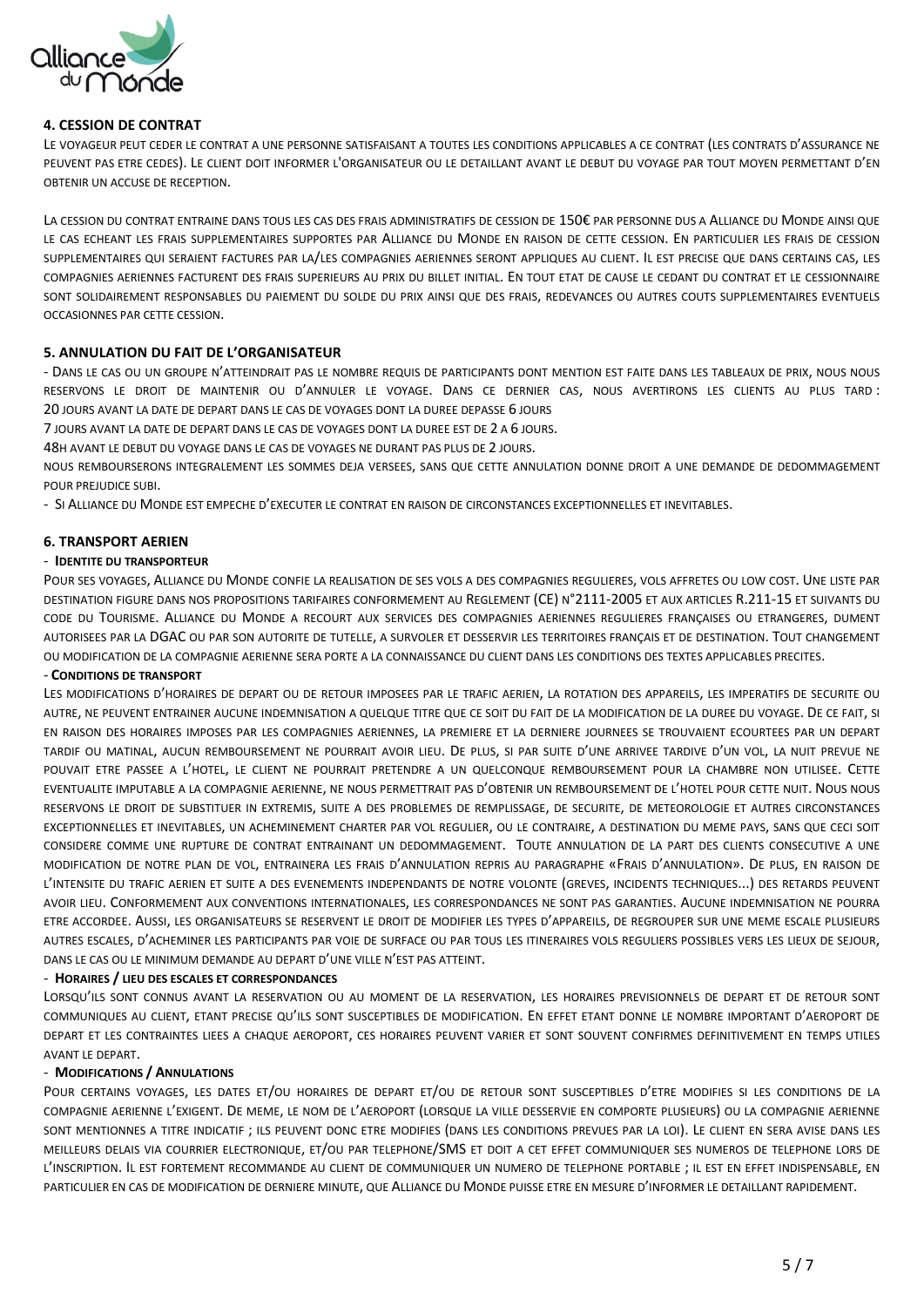

## **7. VOLS SPECIAUX ET CROISIERES**

LES CONDITIONS D'AFFRETEMENT DES VOLS SPECIAUX ET DES BATEAUX OBLIGENT A RAPPELER QUE TOUTE PLACE CHARTER ABANDONNEE A L'ALLER OU AU RETOUR NE PEUT ETRE REMBOURSEE, MEME DANS LE CAS D'UN REPORT D'UNE DATE A L'AUTRE. L'ABANDON D'UNE PLACE D'UN VOL SPECIAL POUR EMPRUNTER UN VOL REGULIER ENTRAINE LE REGLEMENT INTEGRAL DU PRIX DU PASSAGER AU PRIX OFFICIEL. LES HORAIRES DES VOLS SPECIAUX/CHARTER SONT TOUJOURS COMMUNIQUES SOUS RESERVE ET PEUVENT SUBIR DES MODIFICATIONS EN TOUTE DERNIERE MINUTE. LES RETARDS AINSI OCCASIONNES NE DONNERONT LIEU A AUCUN REMBOURSEMENT. NOS DEPARTS EN VOLS AFFRETES (VOLS SPECIAUX/CHARTERS) SONT REALISABLES AVEC UN MINIMUM DE PARTICIPANTS VARIANT SUIVANT LA CAPACITE TOTALE DE L'APPAREIL.

## **8. DEFAUT D'ENREGISTREMENT**

L'ORGANISATEUR NE PEUT ETRE TENU RESPONSABLE POUR DEFAUT D'ENREGISTREMENT DES CLIENTS DU LIEU DE DEPART DU VOYAGE AERIEN A FORFAIT, OCCASIONNE PAR UN RETARD DU PRE ACHEMINEMENT AERIEN, FERROVIAIRE OU TERRESTRE NON ORGANISE PAR LUI-MEME, MEME SI CE RETARD RESULTE D'UNE CIRCONSTANCE EXCEPTIONNELLE ET INEVITABLE, D'UN CAS FORTUIT OU DU FAIT D'UN TIERS.

L'ORGANISATEUR NE PEUT ETRE TENU POUR RESPONSABLE DU DEFAUT D'ENREGISTREMENT :

- LORSQUE LE PARTICIPANT PRESENTE DES DOCUMENTS D'IDENTIFICATION ET/OU SANITAIRE PERIMES (CARTE NATIONALE D'IDENTITE, PASSEPORT, CERTIFICATS DE VACCINATION). SI, MALGRE L'ABSENCE DE DOCUMENTS NECESSAIRES, L'EMBARQUEMENT EST AUTORISE, EN CAS DE REFOULEMENT A L'ARRIVEE, PAR LES AUTORITES DE LA DESTINATION, LES FRAIS DE RETOUR SERONT A LA CHARGE DU PARTICIPANT QUI NE POURRA PRETENDRE A AUCUN REMBOURSEMENT OU **DEDOMMAGEMENT** 

- LORSQUE LE PARTICIPANT N'EST PAS EN POSSESSION DES DOCUMENTS NECESSAIRES A LA REALISATION DU VOYAGE.

- EN CAS DE DEFAUT D'ENREGISTREMENT DU LIEU DE DEPART DU VOYAGE AERIEN, IL SERA RETENU LA TOTALITE DU VOYAGE.

## **9. DUREE DU VOYAGE**

L'INDICATION DE LA DUREE DU VOYAGE FRANCE/FRANCE NE VEUT PAS DIRE QUE LE NOMBRE DE JOURS MENTIONNES SERA PASSE A DESTINATION. CETTE INDICATION SIGNIFIE QUE L'ORGANISATEUR FOURNIT DES PRESTATIONS ECHELONNEES SUR LE NOMBRE DE JOURS DU DEPART, JUSQU'A L'HEURE D'ATTERRISSAGE DU VOL INTERNATIONAL LE JOUR DU RETOUR. SAUF MENTION PARTICULIERE, IL CONVIENT DE CONSIDERER QUE LE PREMIER ET LE DERNIER JOURS DE VOTRE VOYAGE SERONT CONSACRES AU TRANSPORT INTERNATIONAL ET NE COMPORTERONT AUCUNE PRESTATION SUR LE LIEU DE SEJOUR.

## **10. ENFANTS MINEURS**

LES RESERVATIONS POUR LES MINEURS DOIVENT ETRE EFFECTUEES PAR LE REPRESENTANT LEGAL OU PAR TOUTE PERSONNE MAJEURE OBLIGATOIREMENT MUNIE D'UN POUVOIR A CET EFFET. LE MINEUR DEVRA VOYAGER ACCOMPAGNE DE SON REPRESENTANT LEGAL OU D'UNE PERSONNE MAJEURE ASSUMANT TOUTE RESPONSABILITE A L'EGARD DUDIT MINEUR.

## **11. TYPE DE CHAMBRES**

**- CHAMBRES INDIVIDUELLES :** AU COURS D'UN VOYAGE, IL PEUT SE PRODUIRE QU'A UNE ETAPE, AUCUNE CHAMBRE INDIVIDUELLE NE SOIT DISPONIBLE. LE SUPPLEMENT VOUS SERA REMBOURSE AU RETOUR. EN GENERAL, LES CHAMBRES INDIVIDUELLES SONT PETITES, ELLES DISPOSENT NEANMOINS DU MEME EQUIPEMENT STANDARD QUE LES CHAMBRES DOUBLES.

**- CHAMBRES TRIPLES :** DANS LA PLUPART DES HOTELS, LA CHAMBRE TRIPLE CORRESPOND A UNE CHAMBRE DOUBLE AVEC UN LIT SUPPLEMENTAIRE (PARFOIS UN LIT PLIANT). CETTE FORMULE QUI EVITE LE REGLEMENT D'UN SUPPLEMENT EN CHAMBRE INDIVIDUELLE POUR LA 3EME PERSONNE, IMPLIQUE PAR CONSEQUENT D'EVENTUELS INCONVENIENTS.

**- CHAMBRES DOUBLES A PARTAGER :** CERTAINES PERSONNES NE SOUHAITENT PAS VOYAGER EN CHAMBRE INDIVIDUELLE ET DESIRENT PARTAGER UNE CHAMBRE DOUBLE AVEC UN AUTRE VOYAGEUR. NOUS AIMERIONS ATTIRER VOTRE ATTENTION SUR LE FAIT QU'IL EST TRES DIFFICILE DE TROUVER UN COMPAGNON DE CHAMBRE. DANS LE CAS OU NOUS NE TROUVERIONS PAS DE PARTENAIRE OU QUE CELUI-CI ANNULE, NOUS SERIONS DANS L'OBLIGATION DE FACTURER LE SUPPLEMENT CHAMBRE INDIVIDUELLE

## **12. CIRCUITS**

L'ITINERAIRE DES CIRCUITS EST DONNE A TITRE INDICATIF. LES ETAPES DES CIRCUITS PEUVENT ETRE MODIFIEES, INVERSEES OU DECALEES EN FONCTION DES IMPERATIFS LOCAUX. DANS LE CAS OU UN PAYS CHANGERAIT SES FORMALITES D'ENTREE, NOUS SERIONS AMENES A MODIFIER LE DEROULE DU CIRCUIT SANS PREAVIS. CE CHANGEMENT NE POURRAIT PAS ETRE CONSIDERE COMME UN MOTIF D'ANNULATION SANS FRAIS NI OUVRIR UN DROIT A UN QUELCONQUE DEDOMMAGEMENT.

LES NOMS DES HOTELS SONT DONNES A TITRE INDICATIF ET PEUVENT ETRE REMPLACES PAR D'AUTRES HEBERGEMENTS DE CATEGORIE SIMILAIRE. LA PRESENCE D'UN GUIDE OU D'UN TRANSFERISTE (LE CAS ECHEANT) N'EST ASSUREE QU'A COMPTER DE L'ARRIVEE DANS LE PAYS DE DESTINATION. IL SE PEUT QU'A CERTAINES ETAPES ET SUR CERTAINS SITES, UN GUIDE OFFICIEL LOCAL REMPLACE VOTRE GUIDE HABITUEL, CE DERNIER N'AYANT PAS LE DROIT D'EXERCER SUR LE SITE EN QUESTION (SELON LA LEGISLATION DU PAYS VISITE). LES AUTOCARS UTILISES A DESTINATION N'ONT PAS LES MEMES STANDARDS DE QUALITE QU'EN FRANCE, ILS NE SONT PAS TOUJOURS EQUIPES D'UN SYSTEME DE CLIMATISATION ET NE POSSEDENT PAS TOUS DES SANITAIRES. CERTAINS N'ONT QU'UNE SEULE PORTE A L'AVANT. D'UNE MANIERE GENERALE, NOS CIRCUITS NE SONT PAS ADAPTES AUX BEBES NI AUX PERSONNES A MOBILITE REDUITE.

## **13. FORMALITES**

L'ORGANISATEUR INFORME LE CLIENT DES DIVERSES FORMALITES ADMINISTRATIVES ET/OU SANITAIRES NECESSAIRES A L'EXECUTION DU VOYAGE (CARTE NATIONALE D'IDENTITE, PASSEPORT, VISA, VACCINATIONS, ETC...). LEUR ACCOMPLISSEMENT ET LES FRAIS EN RESULTANT INCOMBENT AU SEUL CLIENT. CES FORMALITES ADMINISTRATIVES ET SANITAIRES INDIQUEES S'ADRESSENT UNIQUEMENT AUX VOYAGEURS DE NATIONALITE FRANÇAISE. ELLES SONT DONNEES A TITRE INDICATIF, ET SONT SUSCEPTIBLES D'ETRE MODIFIEES ENTRE L'ETABLISSEMENT DU PRESENT CONTRAT ET LA DATE DE DEPART.